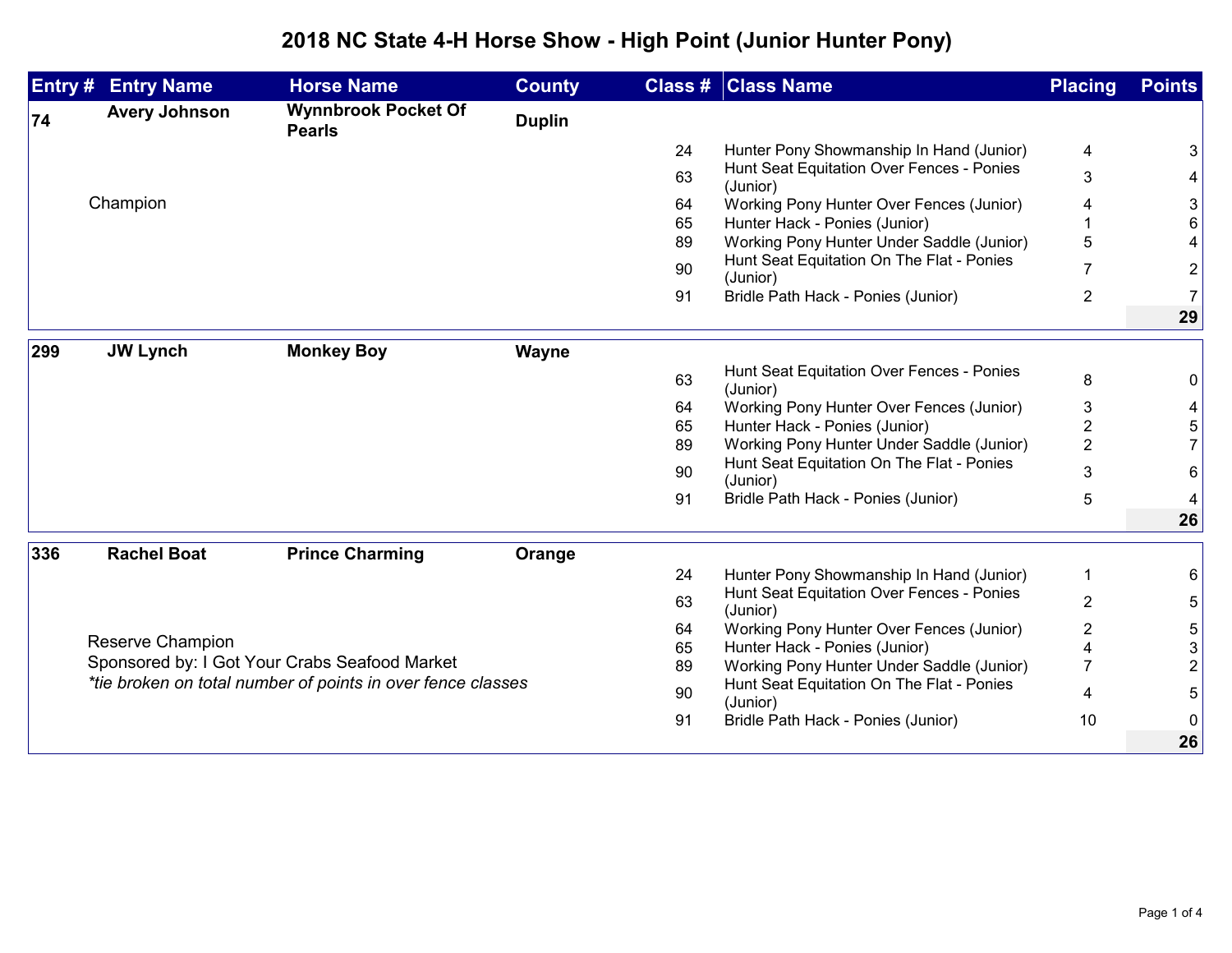| Entry # | <b>Entry Name</b>                  | <b>Horse Name</b>      | <b>County</b> | Class # | <b>Class Name</b>                                     | <b>Placing</b> | <b>Points</b>  |
|---------|------------------------------------|------------------------|---------------|---------|-------------------------------------------------------|----------------|----------------|
| 208     | <b>Addison Taylor</b>              | <b>Reesie Pieces</b>   | <b>Union</b>  |         |                                                       |                |                |
|         |                                    |                        |               | 24      | Hunter Pony Showmanship In Hand (Junior)              | 3              | 4              |
|         |                                    |                        |               | 63      | Hunt Seat Equitation Over Fences - Ponies<br>(Junior) | 5              | $\overline{2}$ |
|         |                                    |                        |               | 64      | Working Pony Hunter Over Fences (Junior)              | 6              |                |
|         |                                    |                        |               | 65      | Hunter Hack - Ponies (Junior)                         | 3              |                |
|         |                                    |                        |               | 89      | Working Pony Hunter Under Saddle (Junior)             | 8              |                |
|         |                                    |                        |               | 90      | Hunt Seat Equitation On The Flat - Ponies<br>(Junior) | 6              | 3              |
|         |                                    |                        |               | 91      | Bridle Path Hack - Ponies (Junior)                    |                | 8              |
|         |                                    |                        |               |         |                                                       |                | 23             |
|         |                                    |                        |               |         |                                                       |                |                |
| 293     | Izzy Cruz-Cobb                     | <b>Storm Warning</b>   | <b>Wayne</b>  |         | Hunt Seat Equitation Over Fences - Ponies             |                |                |
|         |                                    |                        |               | 63      | (Junior)                                              | 4              | 3              |
|         |                                    |                        |               | 64      | Working Pony Hunter Over Fences (Junior)              | 5              | $\overline{2}$ |
|         |                                    |                        |               | 65      | Hunter Hack - Ponies (Junior)                         | 5              | $\overline{2}$ |
|         |                                    |                        |               | 89      | Working Pony Hunter Under Saddle (Junior)             |                | 8              |
|         |                                    |                        |               | 90      | Hunt Seat Equitation On The Flat - Ponies             | 5              |                |
|         |                                    |                        |               | 91      | (Junior)<br>Bridle Path Hack - Ponies (Junior)        | 8              |                |
|         |                                    |                        |               |         |                                                       |                | 20             |
|         |                                    |                        |               |         |                                                       |                |                |
| 196     | <b>Madeline McWhorter Artistry</b> |                        | Rockingham    |         |                                                       |                |                |
|         |                                    |                        |               | 63      | Hunt Seat Equitation Over Fences - Ponies<br>(Junior) | $\overline{7}$ | 0              |
|         |                                    |                        |               | 64      | Working Pony Hunter Over Fences (Junior)              | 9              | 0              |
|         |                                    |                        |               | 65      | Hunter Hack - Ponies (Junior)                         | 8              | 0              |
|         |                                    |                        |               | 89      | Working Pony Hunter Under Saddle (Junior)             | 3              | 6              |
|         |                                    |                        |               | 90      | Hunt Seat Equitation On The Flat - Ponies<br>(Junior) | $\overline{2}$ | $\overline{7}$ |
|         |                                    |                        |               | 91      | Bridle Path Hack - Ponies (Junior)                    | 3              | 6              |
|         |                                    |                        |               |         |                                                       |                | 19             |
| 194     | <b>Madison Mays</b>                | <b>Strawberry Wine</b> | Rockingham    |         |                                                       |                |                |
|         |                                    |                        |               |         | Hunt Seat Equitation Over Fences - Ponies             |                |                |
|         |                                    |                        |               | 63      | (Junior)                                              | 1              | 6              |
|         |                                    |                        |               | 64      | Working Pony Hunter Over Fences (Junior)              | 1              | 6              |
|         |                                    |                        |               | 65      | Hunter Hack - Ponies (Junior)                         | $\overline{7}$ | $\Omega$       |
|         |                                    |                        |               | 89      | Working Pony Hunter Under Saddle (Junior)             | 9              | 0              |
|         |                                    |                        |               | 90      | Hunt Seat Equitation On The Flat - Ponies<br>(Junior) | 8              |                |
|         |                                    |                        |               | 91      | Bridle Path Hack - Ponies (Junior)                    | 4              | 5              |
|         |                                    |                        |               |         |                                                       |                | 18             |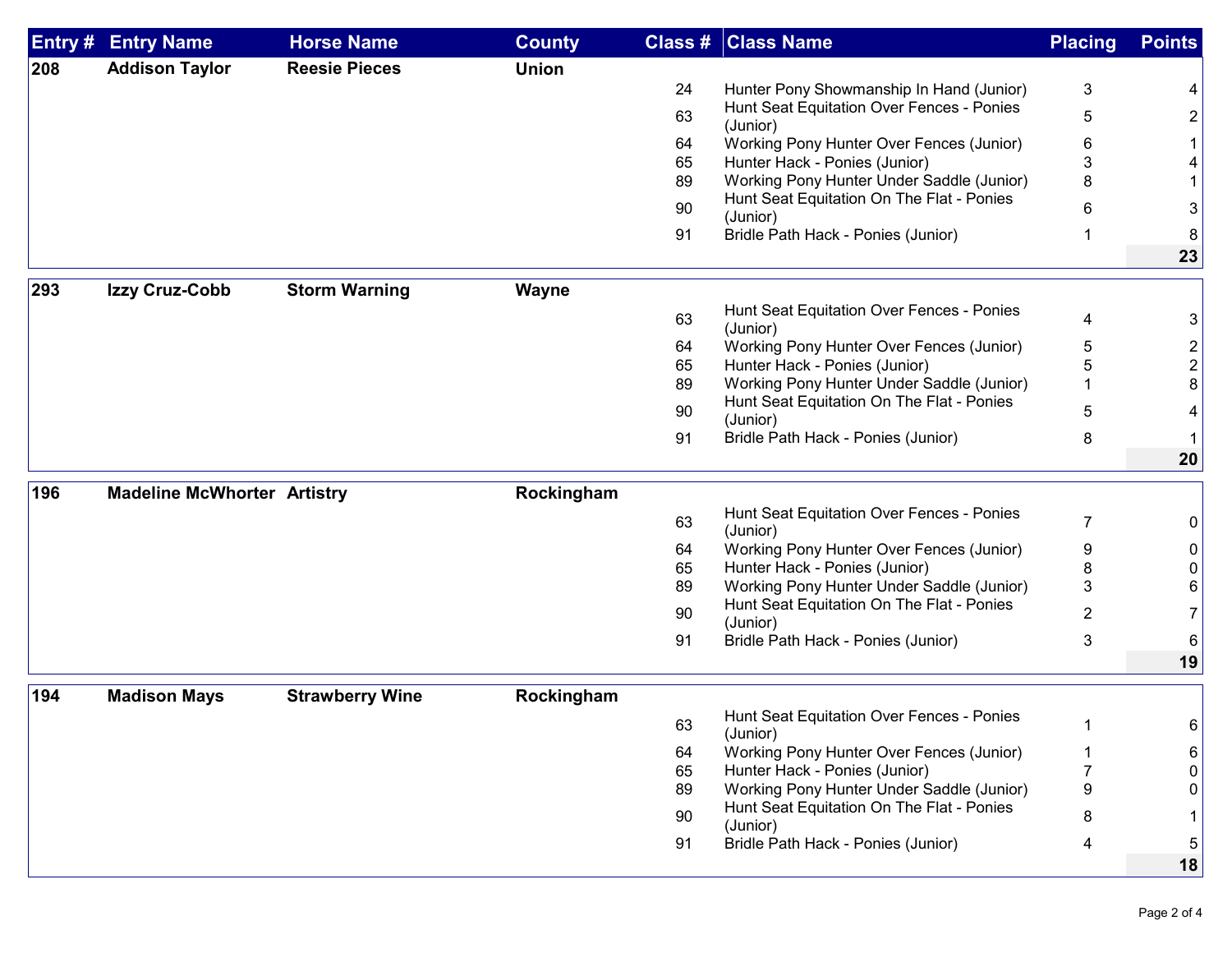| Entry # | <b>Entry Name</b>      | <b>Horse Name</b>              | <b>County</b>    |    | <b>Class # Class Name</b>                             | <b>Placing</b> | <b>Points</b>  |
|---------|------------------------|--------------------------------|------------------|----|-------------------------------------------------------|----------------|----------------|
| 23      | <b>Elle Nutting</b>    | <b>Picturesque Gossip Girl</b> | Catawba          |    |                                                       |                |                |
|         |                        |                                |                  | 24 | Hunter Pony Showmanship In Hand (Junior)              | 10             | 0              |
|         |                        |                                |                  | 64 | Working Pony Hunter Over Fences (Junior)              | 10             | $\Omega$       |
|         |                        |                                |                  | 89 | Working Pony Hunter Under Saddle (Junior)             | 4              | 5              |
|         |                        |                                |                  | 90 | Hunt Seat Equitation On The Flat - Ponies<br>(Junior) |                | 8              |
|         |                        |                                |                  | 91 | Bridle Path Hack - Ponies (Junior)                    | $\,6$          | 3              |
|         |                        |                                |                  |    |                                                       |                | 16             |
|         |                        |                                |                  |    |                                                       |                |                |
| 22      | <b>Savannah Schalk</b> | <b>Savannah's Promise</b>      | Catawba          |    |                                                       |                |                |
|         |                        |                                |                  | 63 | Hunt Seat Equitation Over Fences - Ponies<br>(Junior) | 6              | 1              |
|         |                        |                                |                  | 64 | Working Pony Hunter Over Fences (Junior)              | 7              | 0              |
|         |                        |                                |                  | 65 | Hunter Hack - Ponies (Junior)                         | 6              |                |
|         |                        |                                |                  | 89 | Working Pony Hunter Under Saddle (Junior)             | 6              | 3              |
|         |                        |                                |                  | 90 | Hunt Seat Equitation On The Flat - Ponies<br>(Junior) | 10             | 0              |
|         |                        |                                |                  | 91 | Bridle Path Hack - Ponies (Junior)                    | 9              | 0              |
|         |                        |                                |                  |    |                                                       |                | 5              |
| 48      | <b>Sydney Sparrow</b>  | <b>Dakota</b>                  | <b>Martin</b>    |    |                                                       |                |                |
|         |                        |                                |                  | 24 | Hunter Pony Showmanship In Hand (Junior)              | $\overline{2}$ |                |
|         |                        |                                |                  |    |                                                       |                | 5              |
|         |                        |                                |                  |    |                                                       |                |                |
| 63      | <b>Avery Freeman</b>   | <b>Nobelena Spratt Pine</b>    | <b>McDowell</b>  |    |                                                       |                |                |
|         |                        |                                |                  | 24 | Hunter Pony Showmanship In Hand (Junior)              | 6              | $\mathbf{1}$   |
|         |                        |                                |                  | 63 | Hunt Seat Equitation Over Fences - Ponies<br>(Junior) | 9              | 0              |
|         |                        |                                |                  | 65 | Hunter Hack - Ponies (Junior)                         | 10             | 0              |
|         |                        |                                |                  | 89 | Working Pony Hunter Under Saddle (Junior)             | 10             | $\Omega$       |
|         |                        |                                |                  | 90 | Hunt Seat Equitation On The Flat - Ponies<br>(Junior) | 9              | 0              |
|         |                        |                                |                  | 91 | Bridle Path Hack - Ponies (Junior)                    | $\overline{7}$ | $\overline{2}$ |
|         |                        |                                |                  |    |                                                       |                | 3              |
|         |                        |                                |                  |    |                                                       |                |                |
| 65      | <b>Ava Crow</b>        | <b>Little Do You Know</b>      | <b>Currituck</b> |    |                                                       |                |                |
|         |                        |                                |                  | 24 | Hunter Pony Showmanship In Hand (Junior)              | 5              | 2              |
|         |                        |                                |                  | 65 | Hunter Hack - Ponies (Junior)                         | 9              | 0              |
|         |                        |                                |                  |    |                                                       |                | $\mathbf{2}$   |